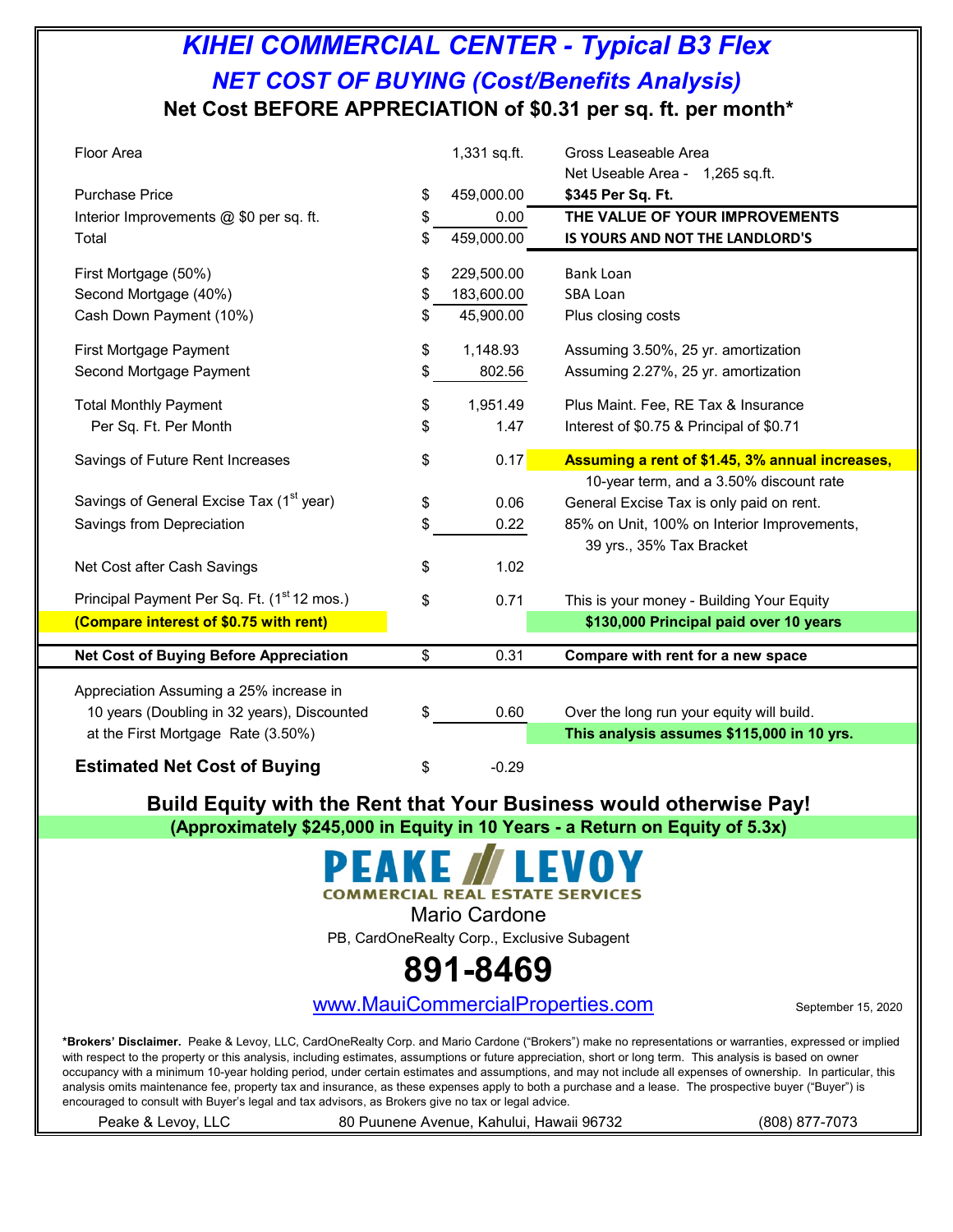## *KIHEI COMMERCIAL CENTER - Typical B2 Flex* **Net Cost BEFORE APPRECIATION of \$0.30 per sq. ft. per month\*** *NET COST OF BUYING (Cost/Benefits Analysis)*

| Floor Area                                                                             | 2,128 sq.ft.     | Gross Leaseable Area<br>Net Useable Area - 2,041 sq.ft.                                 |
|----------------------------------------------------------------------------------------|------------------|-----------------------------------------------------------------------------------------|
| <b>Purchase Price</b>                                                                  | \$<br>713,000.00 | \$335 Per Sq. Ft.                                                                       |
| Interior Improvements @ \$0 per sq. ft.                                                | \$<br>0.00       | THE VALUE OF YOUR IMPROVEMENTS                                                          |
| Total                                                                                  | \$<br>713,000.00 | IS YOURS AND NOT THE LANDLORD'S                                                         |
| First Mortgage (50%)                                                                   | \$<br>356,500.00 | <b>Bank Loan</b>                                                                        |
| Second Mortgage (40%)                                                                  | \$<br>285,200.00 | <b>SBA Loan</b>                                                                         |
| Cash Down Payment (10%)                                                                | \$<br>71,300.00  | Plus closing costs                                                                      |
| First Mortgage Payment                                                                 | \$<br>1,784.72   | Assuming 3.50%, 25 yr. amortization                                                     |
| Second Mortgage Payment                                                                | \$<br>1,246.67   | Assuming 2.27%, 25 yr. amortization                                                     |
| <b>Total Monthly Payment</b>                                                           | \$<br>3,031.39   | Plus Maint. Fee, RE Tax & Insurance                                                     |
| Per Sq. Ft. Per Month                                                                  | \$<br>1.42       | Interest of \$0.73 & Principal of \$0.69                                                |
| Savings of Future Rent Increases                                                       | \$<br>0.16       | Assuming a rent of \$1.35, 3% annual increases,                                         |
|                                                                                        |                  | 10-year term, and a 3.50% discount rate                                                 |
| Savings of General Excise Tax (1 <sup>st</sup> year)                                   | \$<br>0.06       | General Excise Tax is only paid on rent.                                                |
| Savings from Depreciation                                                              | \$<br>0.21       | 85% on Unit, 100% on Interior Improvements,                                             |
|                                                                                        |                  | 39 yrs., 35% Tax Bracket                                                                |
| Net Cost after Cash Savings                                                            | \$<br>0.99       |                                                                                         |
| Principal Payment Per Sq. Ft. (1 <sup>st</sup> 12 mos.)                                | \$<br>0.69       | This is your money - Building Your Equity                                               |
| (Compare interest of \$0.73 with rent)                                                 |                  | \$202,000 Principal paid over 10 years                                                  |
| <b>Net Cost of Buying Before Appreciation</b>                                          | \$<br>0.30       | Compare with rent for a new space                                                       |
|                                                                                        |                  |                                                                                         |
| Appreciation Assuming a 25% increase in<br>10 years (Doubling in 32 years), Discounted | 0.58             |                                                                                         |
| at the First Mortgage Rate (3.50%)                                                     | \$               | Over the long run your equity will build.<br>This analysis assumes \$178,000 in 10 yrs. |
|                                                                                        |                  |                                                                                         |
| <b>Estimated Net Cost of Buying</b>                                                    | \$<br>$-0.28$    |                                                                                         |

**Build Equity with the Rent that Your Business would otherwise Pay! (Approximately \$380,000 in Equity in 10 Years - a Return on Equity of 5.3x)**

**COMMERCIAL REAL ESTATE SERVICES** 

Mario Cardone

PB, CardOneRealty Corp., Exclusive Subagent

# **891-8469**

[www](http://www.mauicommercialproperties.com/).MauiCommercialProperties.com September 15, 2020

**\*Brokers' Disclaimer.** Peake & Levoy, LLC, CardOneRealty Corp. and Mario Cardone ("Brokers") make no representations or warranties, expressed or implied with respect to the property or this analysis, including estimates, assumptions or future appreciation, short or long term. This analysis is based on owner occupancy with a minimum 10-year holding period, under certain estimates and assumptions, and may not include all expenses of ownership. In particular, this analysis omits maintenance fee, property tax and insurance, as these expenses apply to both a purchase and a lease. The prospective buyer ("Buyer") is encouraged to consult with Buyer's legal and tax advisors, as Brokers give no tax or legal advice.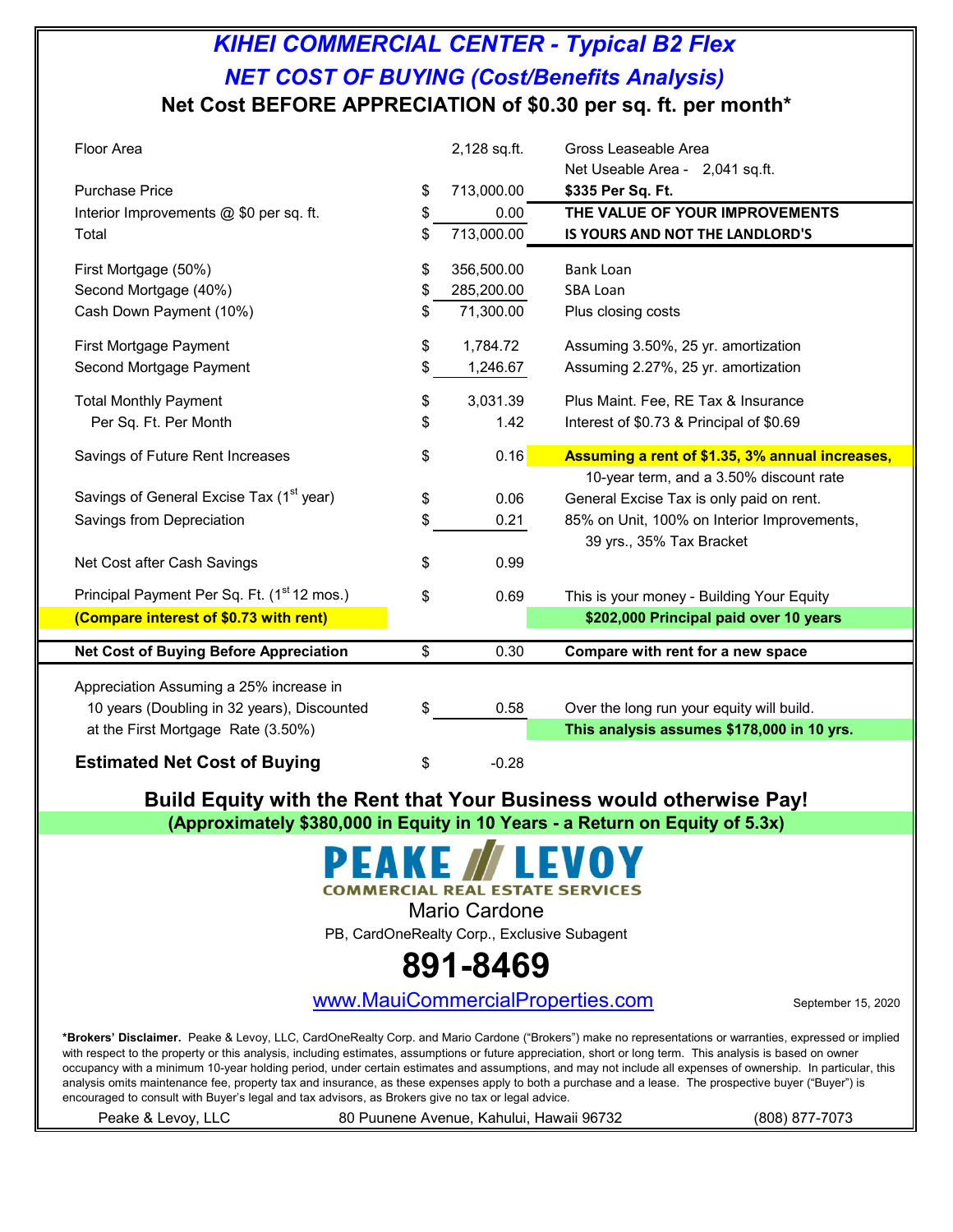## *KIHEI COMMERCIAL CENTER - Typical Office Space* **Net Cost BEFORE APPRECIATION of \$0.28 per sq. ft. per month\*** *NET COST OF BUYING (Cost/Benefits Analysis)*

| Floor Area (does not include the mezzanine)             | 616 sq.ft.       | Gross Leaseable Area<br>Net Useable Area -<br>588 sq.ft. plus mezzanine |
|---------------------------------------------------------|------------------|-------------------------------------------------------------------------|
| <b>Purchase Price</b>                                   | \$<br>200,000.00 | \$325 Per Sq. Ft.                                                       |
| Interior Improvements @ \$0 per sq. ft.                 | \$<br>0.00       | THE VALUE OF YOUR IMPROVEMENTS                                          |
| Total                                                   | \$<br>200,000.00 | IS YOURS AND NOT THE LANDLORD'S                                         |
| First Mortgage (50%)                                    | \$<br>100,000.00 | <b>Bank Loan</b>                                                        |
| Second Mortgage (40%)                                   | \$<br>80,000.00  | <b>SBA Loan</b>                                                         |
| Cash Down Payment (10%)                                 | \$<br>20,000.00  | Plus closing costs                                                      |
| First Mortgage Payment                                  | \$<br>500.62     | Assuming 3.50%, 25 yr. amortization                                     |
| Second Mortgage Payment                                 | \$<br>349.70     | Assuming 2.27%, 25 yr. amortization                                     |
| <b>Total Monthly Payment</b>                            | \$<br>850.32     | Plus Maint. Fee, RE Tax & Insurance                                     |
| Per Sq. Ft. Per Month                                   | \$<br>1.38       | Interest of \$0.71 & Principal of \$0.67                                |
| Savings of Future Rent Increases                        | \$<br>0.16       | Assuming a rent of \$1.35, 3% annual increases,                         |
|                                                         |                  | 10-year term, and a 3.50% discount rate                                 |
| Savings of General Excise Tax (1 <sup>st</sup> year)    | \$<br>0.06       | General Excise Tax is only paid on rent.                                |
| Savings from Depreciation                               | \$<br>0.21       | 85% on Unit, 100% on Interior Improvements,                             |
|                                                         |                  | 39 yrs., 35% Tax Bracket                                                |
| Net Cost after Cash Savings                             | \$<br>0.95       |                                                                         |
| Principal Payment Per Sq. Ft. (1 <sup>st</sup> 12 mos.) | \$<br>0.67       | This is your money - Building Your Equity                               |
| (Compare interest of \$0.71 with rent)                  |                  | \$57,000 Principal paid over 10 years                                   |
| <b>Net Cost of Buying Before Appreciation</b>           | \$<br>0.28       | Compare with rent for a new space                                       |
|                                                         |                  |                                                                         |
| Appreciation Assuming a 25% increase in                 |                  |                                                                         |
| 10 years (Doubling in 32 years), Discounted             | \$<br>0.57       | Over the long run your equity will build.                               |
| at the First Mortgage Rate (3.50%)                      |                  | This analysis assumes \$50,000 in 10 yrs.                               |
| <b>Estimated Net Cost of Buying</b>                     | \$<br>$-0.29$    |                                                                         |

**Build Equity with the Rent that Your Business would otherwise Pay! (Approximately \$107,000 in Equity in 10 Years - a Return on Equity of 5.4x)**

#### EAKE Z **COMMERCIAL REAL ESTATE SERVICES**

Mario Cardone

PB, CardOneRealty Corp., Exclusive Subagent

# **891-8469**

[www](http://www.mauicommercialproperties.com/).MauiCommercialProperties.com September 15, 2020

**\*Brokers' Disclaimer.** Peake & Levoy, LLC, CardOneRealty Corp. and Mario Cardone ("Brokers") make no representations or warranties, expressed or implied with respect to the property or this analysis, including estimates, assumptions or future appreciation, short or long term. This analysis is based on owner occupancy with a minimum 10-year holding period, under certain estimates and assumptions, and may not include all expenses of ownership. In particular, this analysis omits maintenance fee, property tax and insurance, as these expenses apply to both a purchase and a lease. The prospective buyer ("Buyer") is encouraged to consult with Buyer's legal and tax advisors, as Brokers give no tax or legal advice.